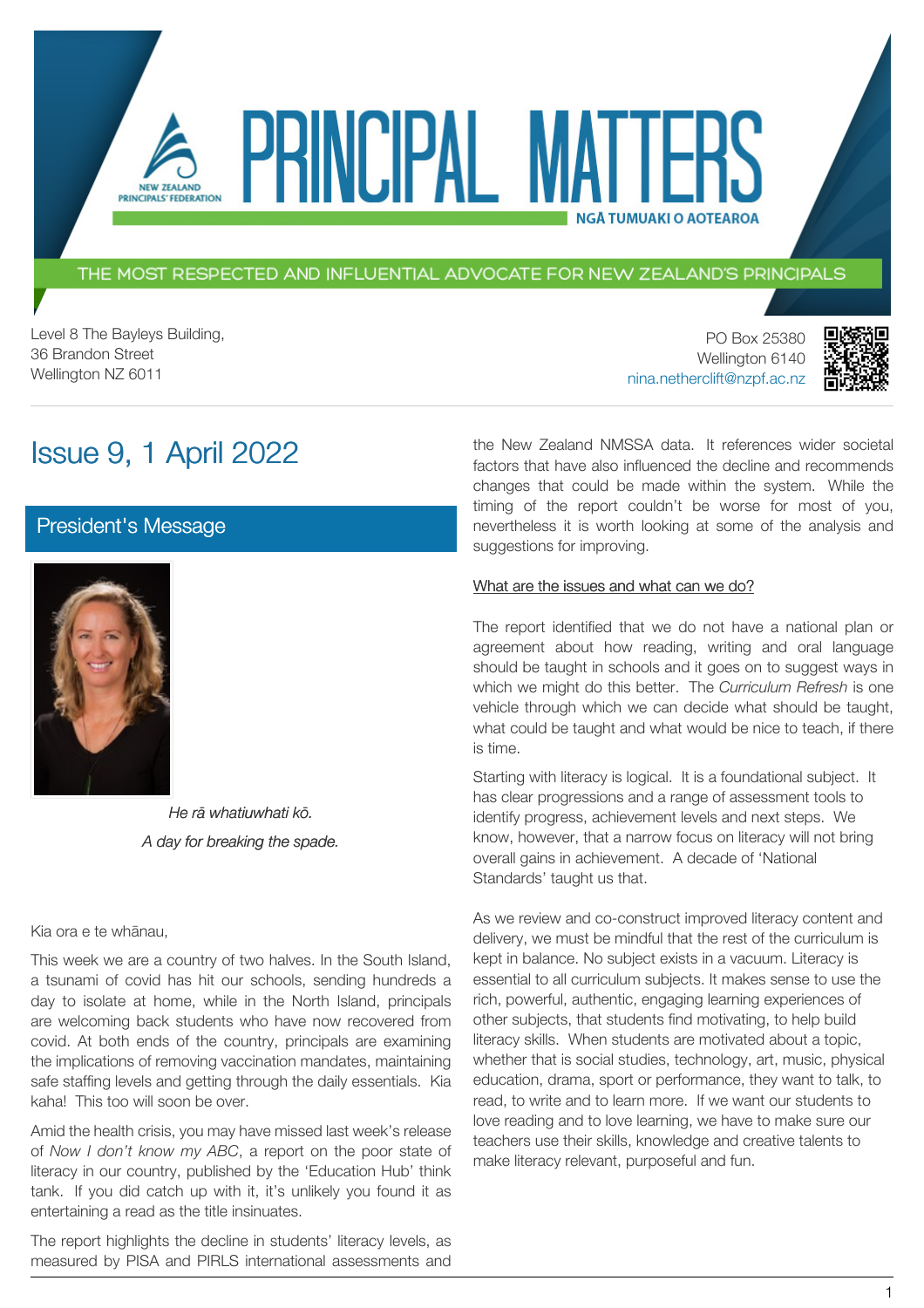

What does effective literacy look like?

We have no national agreement on effective literacy pedagogy and assessment. Schools use many pedagogical approaches for many reasons. We teach a diverse population of students within and across our schools. Sometimes we choose a pedagogy by design and sometimes by default.

Literacy experts agree that oral language is the foundation for a strong literacy programme. Our preschool teachers focus heavily on developing oral language through play and read to the children every day. Advocates for structured literacy want accelerated and consistent improvement in reading. Other teachers advocate for a balance of phonological and whole language strategies. For ESOL students or dyslexic students there are calls to personalize learning, to better meet individual styles and needs.

In my experience, it is the teacher who has indepth knowledge and understanding of all the dimensions of literacy who will run the most effective classroom where all students achieve.

Right now there is a wide range of professional development in literacy. Equity of access to PLD and evidence of PLD effectiveness is variable. Historically, national literacy strategies have been established, but once PLD funding is withdrawn, they fall away.

The Education Hub report talks about a three tier approach to improving literacy instruction, including

- 1. a) Well-designed, research-informed, in-class learning,
- 2. b) Specific targeted interventions for students who have had disrupted learning or those who have specific learning disorders, such as dyslexia and
- 3. c) Intensive interventions for key students who need more support.

The key to all of this is investment in our leaders and our teachers. Within our sector, we need investment in literacy PLD that we know will make a difference to students' learning. The

sector also needs to be involved in the review and redesign of current literacy progression frameworks.

#### Literacy Communication and Mathematics Strategy

The Ministry has just released the *Literacy and Communication and Mathematics Strategy.* While the strategy is comprehensive, it is not yet clear how kaiako and teachers across New Zealand are going to "agree to and use a widely understood common practice model that is effective in teaching literacy and communication". There is clear intent to begin capacity building at national, regional and in-school levels. Who leads this and how the sector is involved will be critical to the strategy's future success.

#### And about assessment ...

The report calls for investment in tailored assessment tools. Assessment in general needs a rethink in the Post-Covid era. We have an opportunity to rid ourselves of excessive assessment, and notions of accountability measures and outputs. These ideas have no place in learning.

Assessment to inform 'next learning steps' is however critical. We want to evaluate the success of different initiatives and practices to better support students' learning. Evaluation at systems level is also useful, so long as the information gathered is used for improvement purposes.

Assessment in literacy needs to be part of a wider conversation about how we define success in learning, post-covid.

Is this the time to co-construct definitions of what it is to be a successful learner?

Is this the time to review the rigidity of 'pre-covid' achievement milestones, in favour of 'post-covid' progession signposts?

Is this the time to redefine assessment as a guide to the next goal, rather than a measure of success or failure?

Through the *Curriculum Refresh,* we have an opportunity to lead the change we want to see.



But just for now, getting through to Easter COVID-free is the best we can hope!

### Te Ahu o te Reo Māori

This year, the Ministry of Education has partnered with twelve groups across New Zealand to deliver Te Ahu o te Reo Māori.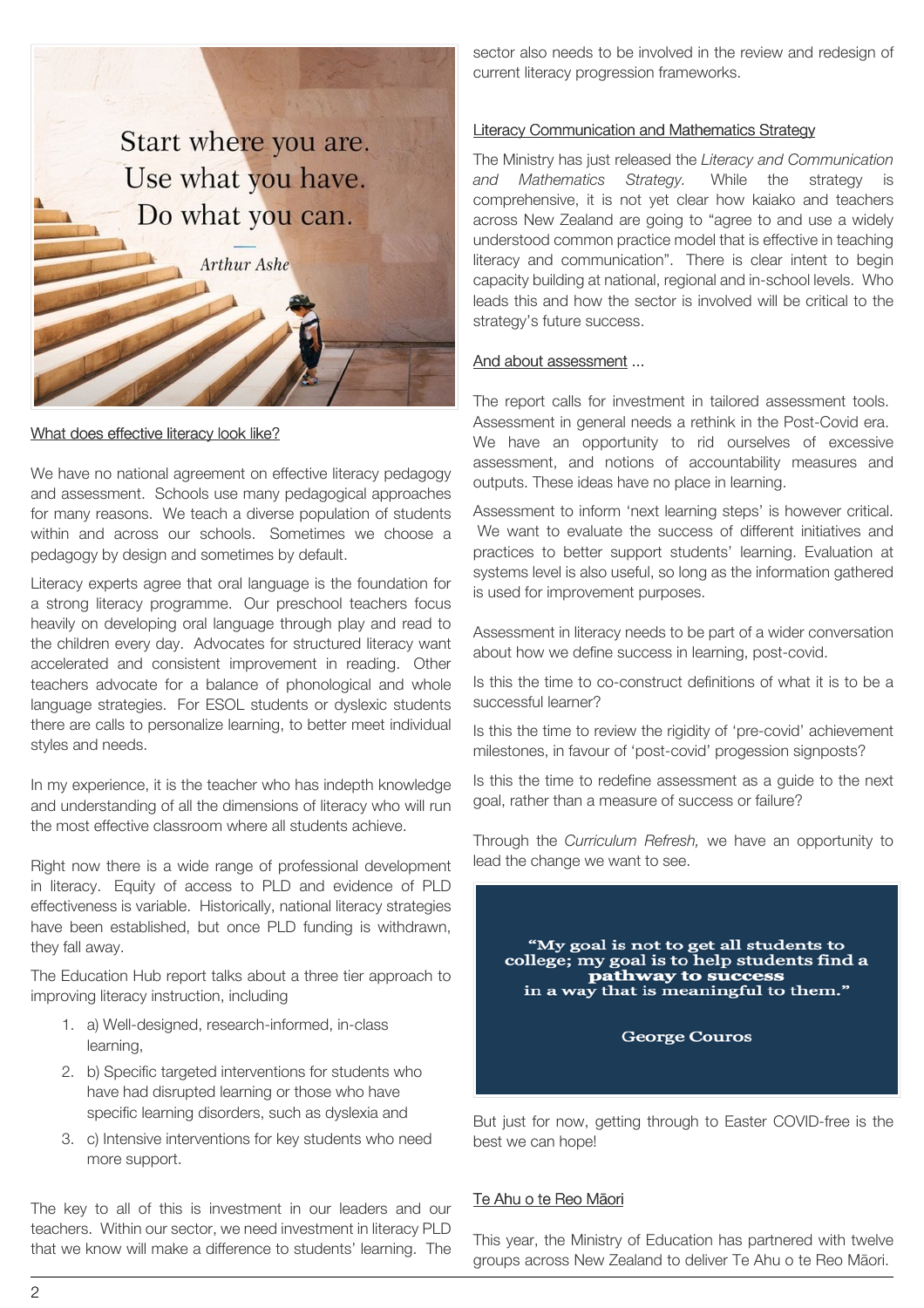It is a key strategy to support the goal of ensuring that "by 2025 all children in school in New Zealand will have te reo Māori integrated into their learning".

The programme is specifically aimed at supporting the education workforce; teachers, managers, support staff and whānau to use te reo Māori with confidence. It focuses on Māori language acquisition for immediate integration into the classroom and has been well received by schools and staff. Teachers and staff who have participated in the programme describe it as practical, positive and effective in helping to build their confidence and capability.

Registrations are now open for the term two intake which begins on 26 April or 2 May 2022. The programme is open to all teachers, support staff, and whānau of all schools, kura, kōhanga, and early childhood centres.

To assist with your ongoing communications, Te Ahu o te Reo Māori in a nutshell is:

- A free te reo Māori programme for the education workforce
- Delivered online
- Caters to all competency levels beginners to advanced
- Each level is completed in a single school term
- Includes a \$500 payment to schools/ECEs per participant graduate
- Tailored to your region, local iwi and histories
- Supports teacher professional standards
- Supports delivery of Aotearoa NZ histories
- Helps to build a localised curriculum

For more information or to register, please click [here.](https://www.education.govt.nz/our-work/overall-strategies-and-policies/te-ahu-o-te-reo-maori-fostering-education-in-te-reo-maori/)

### Te Ariki Scholarship

The Te Ariki Scholarship was set up in 2014 in memory of David Stewart. David was a respected educator who worked closely with principals, to support professional learning. He developed professional learning circles, used by groups of principals to inform their individual and collective practice.

Today the focus of his work aligns most closely with the professional growth cycle work many of you are involved in.

Each year a scholarship is offered to a school leader to study and/or do research in the area of leadership. Sometimes it is used to assist people completing a Master's dissertation or thesis or part of a doctorate. Sometimes it is awarded to a principal or educator who wants to lead a research initiative on some aspect of leadership.

Applications for the 2023 award are now open. Please follow the [link](https://dsmscholarship.org.nz/about-the-scholarship/) for more information.

# Wondering of the Week:

## To what extent do your teachers and staff use te reo Māori in classroom teaching and learning?

 $\bigcap$ 

Te Reo Māori is used consistently in all classrooms every day.  $\bigcap$ 

Te Reo Māori is used by about two thirds of teachers and staff regularly.

 $\bigcap$ 

€

Te Reo Māori is used by some teachers and staff who have expertise in te reo Māori.

Te Reo Māori is used by a very few teachers on rare occasion. Vote

#### Results of last week's poll:

To what extent is your community united in their views on the COVID pandemic and use of mandates?



Ngā manaakitanga Cherie Taylor-Patel [cherie.taylor-patel@nzpf.ac.nz](mailto:cherie.taylor-patel@nzpf.ac.nz)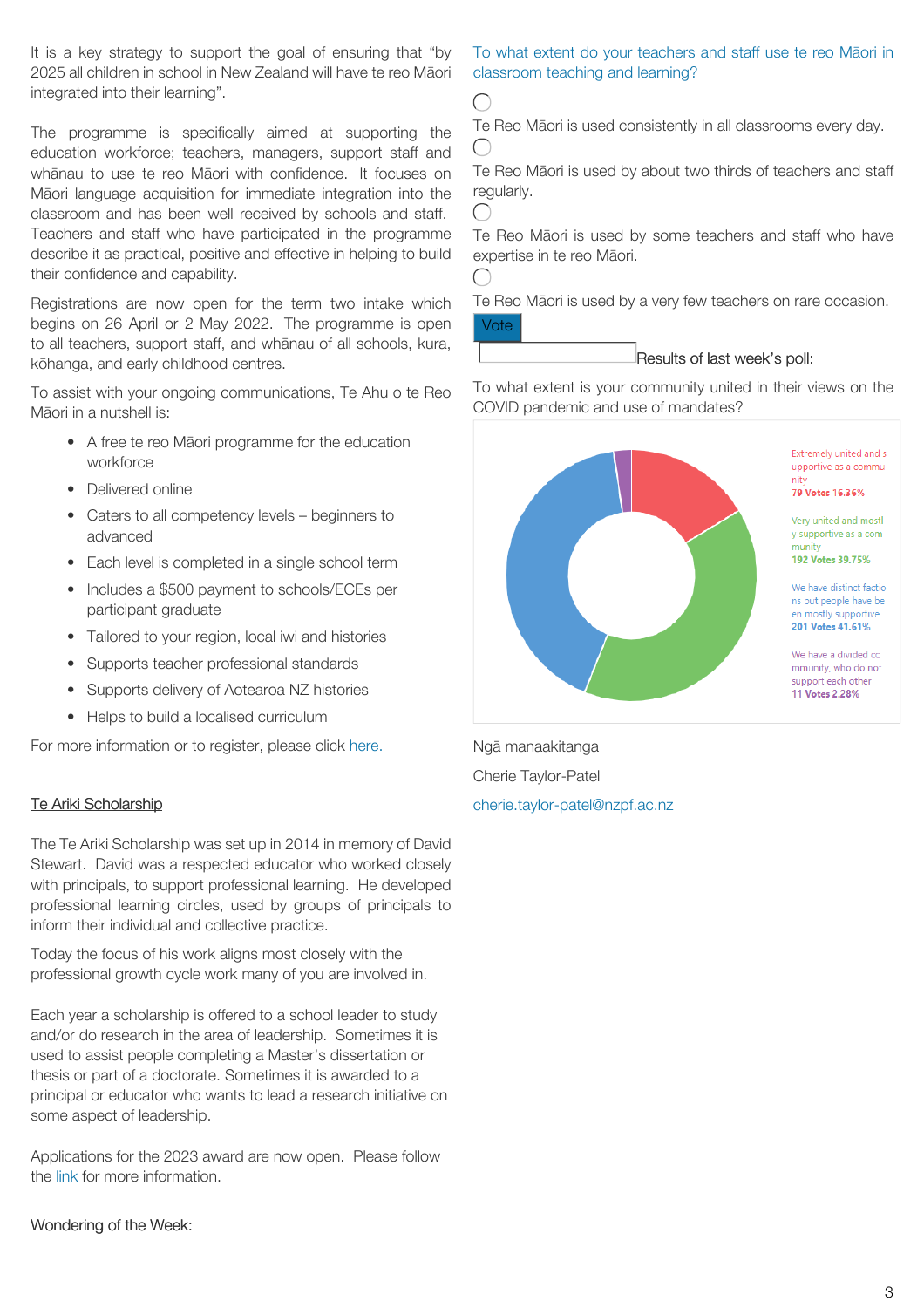# [NZPF Notices](https://nzpf.schoolzineplus.com/newsletter/article/512?skin=1)



NZPF Conference - Early Bird Registrations

Registrations for the 2022 NZPF Conference are open. The conference will be held at the new Te Pae, Christchurch Convention and Exhibition Centre, on 14 - 16 September.

Register before the early bird deadline of 31 May to save up to \$100 on your registration.

Visit the [website](http://www.nzpfconference.com/) to register now.



### NZ Principal Magazine also Online

You and/or your team members can easily access the NZ Principal Magazines online, as an e-magazine or as a PDF. Additionally you can search for a previous issue, an article by title or by the author of the article. All magazines back to Term 1 2012 are available in this format. To view or search click [here.](http://nzprincipal.co.nz/view-the-magazine/)

## [Useful Information](https://nzpf.schoolzineplus.com/newsletter/article/513?skin=1)



# Māori First Time Principals' Programme

The Māori First Time Principals' Programme is designed for Māori principals in their first years of principalship. It is free to participants who are members of the Te [Akatea](https://www.teakatea.co.nz/membership-registration/) Māori [Principals' Association.](https://www.teakatea.co.nz/membership-registration/)

The programme is underpinned by kaupapa Māori and transformative approaches to leadership. It provides both personal and professional learning to develop and strengthen leadership which honours Te Tiriti o Waitangi.

Participants will be on a journey together – an ongoing cycle of learning, research and development, where whānau, hapū and iwi aspirations will be central. The programme will be delivered through national and regional wānanga, noho marae and hui and school visits will also be arranged for personalised learning. An online component will include workshops, online forums and presentations.

For more information click [here.](https://nzpf.schoolzineplus.com/_file/media/312/ma_ori_first_time_principals_programme.pdf)



MINISTRY OF EDUCATION TE TĂHUHU O TE MĂTAURANGA

### Have your say on the draft Physical Restraint Rules and Guidelines

The Ministry of Education, supported by the Physical Restraint Advisory Group, is consulting on updating the rules and guidelines on the use of physical restraint in schools following changes in the [Education](https://www.education.govt.nz/our-work/legislation/education-and-training-act-2020/updating-the-physical-restraint-framework/) and Training Act 2020. Submissions are open until midnight 3 April 2022.

The purpose of the consultation is to make sure that the new rules and guidelines are workable and sustainable, uphold the rights of children, whānau and school staff, provide clarity and support as to when and how physical restraint can be used, and prevent the use of physical restraint except as a last resort to prevent imminent harm.

You can read the draft rules and guidelines and provide feedback [here](https://conversation.education.govt.nz/conversations/consultation-on-the-draft-rules-and-guidelines-on-the-use-of-physical-restraint-at-registered-schools-and-kura-in-new-zealand/). Summaries of the proposed changes are available in English, te reo Māori, and nine Pacific languages, and five accessibility formats. Please share this link with your